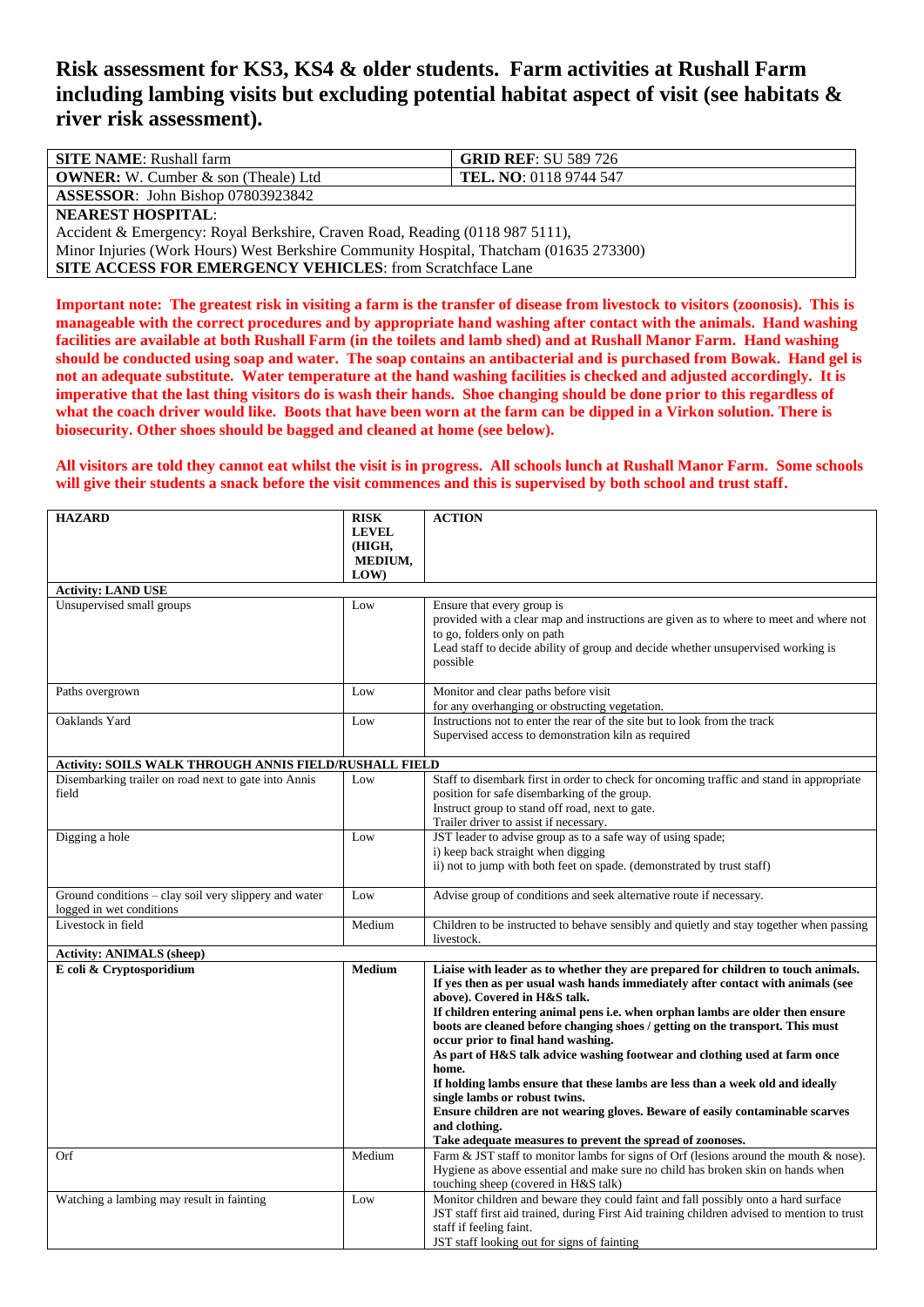| Dirty and dangerous surfaces on gates, sheep race,                                                            | Medium         | Warn children prior to start of visit                                                                                                 |
|---------------------------------------------------------------------------------------------------------------|----------------|---------------------------------------------------------------------------------------------------------------------------------------|
| sheep pens etc.                                                                                               |                | Staff monitoring on daily basis and cleaning where appropriate Hurdles to be jet                                                      |
|                                                                                                               |                | washed the summer before lambing with an oocide by farmer                                                                             |
|                                                                                                               |                | Hands to be washed after contact (see above)<br>Take adequate measures to prevent the spread of zoonoses.                             |
| Hurdles in use not secured                                                                                    | Low            | Make secure or remove from visited areas                                                                                              |
| General tidiness in orphan lamb area                                                                          | Low            | Clear this area each morning prior to visit                                                                                           |
| Tools in aisle areas in and around lambing shed                                                               | Low            | Store away from paths regularly used by children (liaise with farm staff)                                                             |
|                                                                                                               |                | Warn visiting school groups - advise caution                                                                                          |
| Big barn doors not properly secured                                                                           | Medium         | Visit leader to check that doors are securely fastened especially in windy weather                                                    |
| Farm and delivery vehicles moving around yard                                                                 | Low            | Speed restriction signs "Children in Yard Max Speed 5mph"                                                                             |
|                                                                                                               |                | Farm staff to be made aware when there are groups in the yard                                                                         |
|                                                                                                               |                | Health $\&$ safety – make children aware of moving vehicles and instruct to stay as a                                                 |
|                                                                                                               |                | group                                                                                                                                 |
| <b>Activity: MEETING THE PIGS</b>                                                                             |                |                                                                                                                                       |
| Pig biting                                                                                                    | Low            | Check that the pig is amiable before letting the children stroke her. Food to be thrown                                               |
| Pig carrying zoonoses                                                                                         | Medium         | on the ground rather than fed to the pig<br>Hands to be washed after contact (see highlighted section).                               |
|                                                                                                               |                | Take adequate measures to prevent the spread of zoonoses                                                                              |
| <b>Activity: Sow &amp; piglets</b>                                                                            |                |                                                                                                                                       |
| Pig biting                                                                                                    | Low            | Seasonal activity. Children told not to put hands through bars                                                                        |
| Pigs some distance from hand washing facilities.                                                              | Low            | Additional signage reinforcing keeping hands away from mouths. All visits                                                             |
|                                                                                                               |                | supervised                                                                                                                            |
| <b>Activity: POULTRY</b>                                                                                      |                |                                                                                                                                       |
| Poultry faeces on shoes/boots                                                                                 | Medium         | See highlighted section                                                                                                               |
| Poultry carrying Cryptosporidium                                                                              | Medium         | Hands to be washed after contact (see highlighted section).                                                                           |
|                                                                                                               |                | Take adequate measures to prevent the spread of zoonoses                                                                              |
| Poultry some distance from hand washing facilities.                                                           | Low            | Additional signage reinforcing keeping hands away from mouths. All visits                                                             |
|                                                                                                               |                | supervised                                                                                                                            |
| <b>Activity: CATTLE</b>                                                                                       |                |                                                                                                                                       |
| Cattle charging / butting                                                                                     | Medium         | Children not to enter the pens and told not to put arms through the bars                                                              |
| Activity: BEES (used primarily for bad weather)                                                               |                |                                                                                                                                       |
| Bees in Observation hive                                                                                      | Low            | Children supervised. Glass reinforced. Ensure no way bees can escape. Particular                                                      |
|                                                                                                               |                | focus on the feeder area                                                                                                              |
| The bee game                                                                                                  | Medium         | Potential trip hazard. Make sure played on the grass if outside or upstairs in the stable                                             |
|                                                                                                               |                | area<br>Ensure the honey slave isn't allergic to honey                                                                                |
| Egyptian beekeeping<br>Honey tasting                                                                          | Low<br>Low     | Only after hand washing, ensure that no children are allergic to honey                                                                |
| <b>Activity: Organic Shop</b>                                                                                 |                |                                                                                                                                       |
| Falling off the chairs                                                                                        | Low            | Children told to sit on the chairs correctly                                                                                          |
| <b>Activity: MACHINES</b>                                                                                     |                |                                                                                                                                       |
|                                                                                                               |                |                                                                                                                                       |
|                                                                                                               |                |                                                                                                                                       |
| Machine demonstration (occasional)                                                                            | Low            | Children instructed to stand together in a place visible to the driver, and to keep a safe<br>distance from the vehicle in operation. |
|                                                                                                               | Low            |                                                                                                                                       |
| Stationary farm machinery                                                                                     |                | Monitor regularly for loose and dangerous parts (spreadsheet)<br>Ensure all machinery is flat on the ground or roped off              |
|                                                                                                               |                | Be aware of sharp edges and corners                                                                                                   |
|                                                                                                               |                | Keys not to be left in machines when visits are ongoing (NFU policy).                                                                 |
| <b>Activity: Inputs, Outputs &amp; Processes</b>                                                              |                | Inputs, Processes & Outputs to go in a designated teaching area                                                                       |
| <b>ACTIVITY: WOODS (General &amp; for Woodland Walk)</b>                                                      |                |                                                                                                                                       |
| <b>HAZARD</b>                                                                                                 | <b>RISK</b>    | <b>ACTION</b>                                                                                                                         |
|                                                                                                               | <b>LEVEL</b>   |                                                                                                                                       |
|                                                                                                               | (HIGH          |                                                                                                                                       |
|                                                                                                               | /MEDIUM        |                                                                                                                                       |
|                                                                                                               | /LOW           |                                                                                                                                       |
| Trees and branches hanging over lane to Rushall                                                               | Low            | Tree safety survey 2018 but report to JB any concern however small                                                                    |
| Manor                                                                                                         | Low            | As above                                                                                                                              |
| Falling trees and vegetation over path around bonfire<br>site (woods behind farmhouse) and more directly over |                |                                                                                                                                       |
| bonfire site                                                                                                  |                |                                                                                                                                       |
| Roots on path above farmhouse trip hazard                                                                     |                | Health & Safety Talk                                                                                                                  |
| Tree stump in middle of path above farmhouse                                                                  | Low<br>Low     | Health & Safety Talk                                                                                                                  |
| Vegetation overgrowing path                                                                                   | Medium         | Route through woodland to be checked and cut back prior to visit                                                                      |
|                                                                                                               |                | Warn children on approach to woodland                                                                                                 |
| Slope in woods behind farmhouse - very slippery in                                                            | Low            |                                                                                                                                       |
| wet weather                                                                                                   |                | *Monitor in wet weather. Don't run                                                                                                    |
|                                                                                                               |                |                                                                                                                                       |
| Road Crossing                                                                                                 | Medium         | Children made aware of road and to walk not run                                                                                       |
|                                                                                                               |                | Signpost erected. "Caution Road"                                                                                                      |
| Bracken near path                                                                                             | Low            | Children warned can cut hands                                                                                                         |
| <b>ACTIVITY: TRAILER RIDE</b>                                                                                 |                |                                                                                                                                       |
| <b>HAZARD</b>                                                                                                 | <b>RISK</b>    | <b>ACTION</b>                                                                                                                         |
|                                                                                                               | <b>LEVEL</b>   |                                                                                                                                       |
|                                                                                                               | (HIGH,         |                                                                                                                                       |
|                                                                                                               | MEDIUM,<br>LOW |                                                                                                                                       |
| Overhanging branches and brambles on trailer ride                                                             | Low            | Check for and remove any potentially dangerous overhanging vegetation on routes to                                                    |
| routes                                                                                                        |                | be used that day. Frequently used trailer routes regularly maintained. Report to JB.                                                  |
| Open sided trailer                                                                                            | Medium         | Safety talk given by Trust leader before every ride to ensure children i) stay seated at                                              |
|                                                                                                               |                | all times when trailer is moving; ii) keep hands, feet and heads inside of green bars;                                                |
|                                                                                                               |                | and iii) hold onto green bars if necessary.<br>Teachers and parents to sit evenly spaced between children in order for them to reach  |